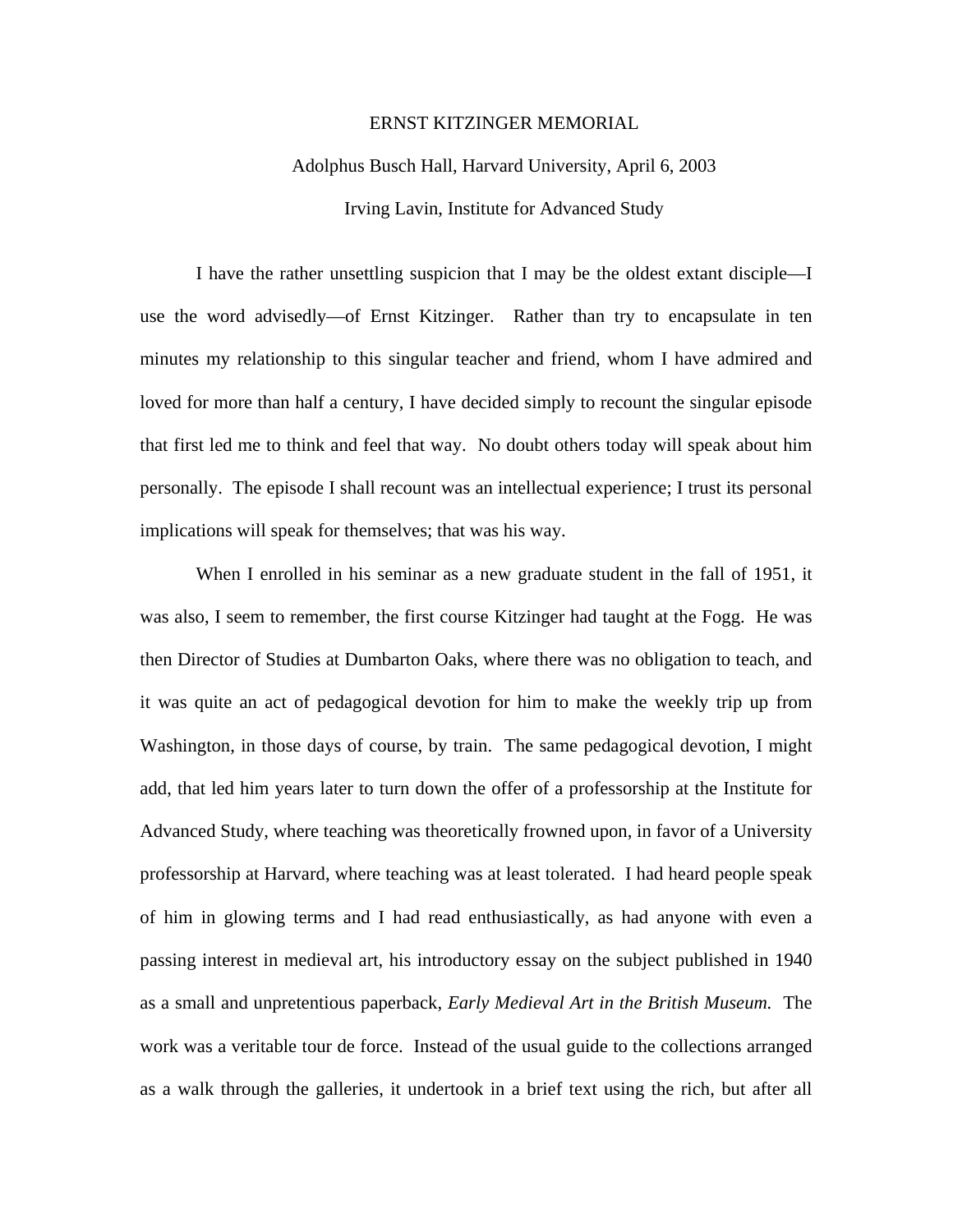limited selection of objects in the museum as illustrations, to tell the visual story of the epochal shift from the classical to the medieval world. It had become a classic, as for the first time it made sense, visual sense, of one of the most important ideological transitions in human history, that from pagan polytheism to Judeo-Christian monotheism. Visual sense, I mean, because Kitzinger correlated this great ideological upheaval not just with the subjects of the works of art that represented it, but also with the form, the style in which such subjects were represented. With Kitzinger's eyes you could look at a work of art and *feel*, not just *read*, what it was about, and understand that what it was about was no less than the deepest aspirations of our humankind for a better way of life in this world and redemption in the next. This was the level at which Ernst Kitzinger operated, although here as in everything he wrote the observations were sharp, the facts concrete, and he would have been embarrassed by my magniloquence. His prose, once you became aware of it, was also unpretentious, but exquisitely crafted, and suffused with a kind of impassioned lucidity. My expectations were high when I entered that classroom, but I did not expect to be transfigured.

When I left the classroom that day I felt, and finally realized, that I had been touched by an angel. It was a most particular angel, for several reasons. Usually when you are touched by an angel you expect it will be from above, as in those medieval evangelist portraits—also the subject of some of Kitzinger's extraordinary perceptions who look up at their winged symbols descending as heaven-sent messengers bearing their divinely inspired gospel books. In this case, instead, I was inspired to look down, at the floor, or rather the pavement that covered the earth underfoot. The subject was Ancient Mosaic Pavements, a field about which I had not the slightest understanding—nor indeed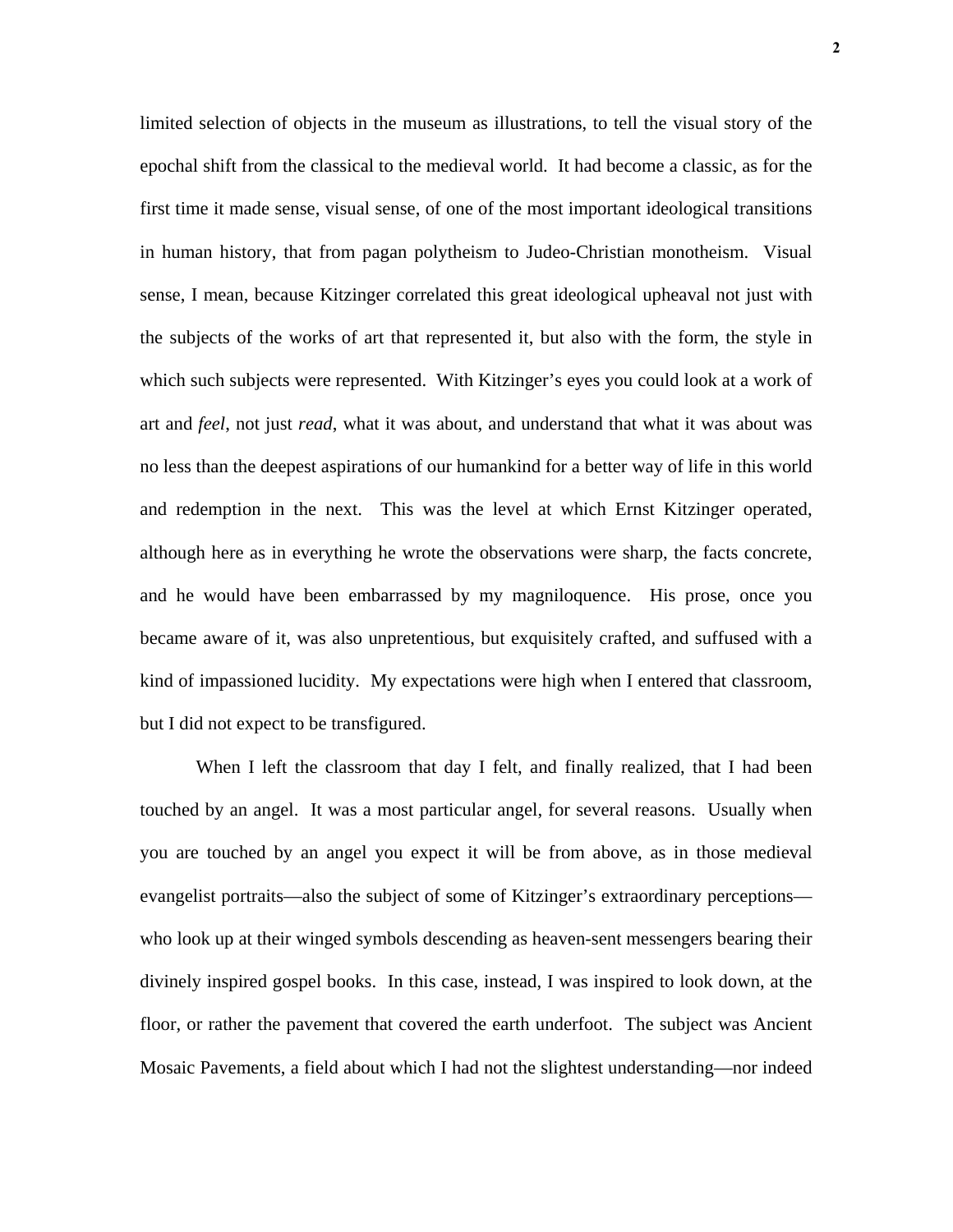had anyone else compared to Kitzinger who saw these literally humble works (humble comes from humus, earth) in an entirely original and wholly compelling way. Looking down with his eyes I perceived a vast terra incognita of human expression that had been overlooked by historians of art who are, mostly, heaven-bent. It was nothing less than the discovery of an art-historical New World, except that it had all along been plain to see, at our very foot-tips. Of course there had been many collections and studies of ancient mosaic pavements, but Kitzinger's understanding of them was revolutionary, for two main reasons, both of which he formulated at the outset, with the modest reserve, utter simplicity and crystalline clarity that were his wont. He would never say "this is a new idea," he would just say it. I will try to explain.

 We perennially lament the loss of the great legacy of ancient visual culture in the form of ceiling, wall, and easel painting—a loss we know about largely from the many lavish literary accounts that tout the achievements of the quasi-legendary masters of ideal beauty and trompe l'oeil illusionism. But it is also the case that, owing to the peculiarities of technique (stone tesserae imbedded in cement) and location (on the solid ground), physical evidence of that great pictorial tradition is still preserved, in vast quantities, thousands of examples, from all over the ancient world and throughout its history, especially its later phases. Simply putting the matter that way—the floor mosaic as a branch of the history of painting—transformed the conceptual framework of the discipline, because the floor mosaic itself was transformed in our mindset from a utilitarian craft into a true work of art able to fill many gaps in our understanding of the nature and history of western civilization. Mosaic pavements became the monumental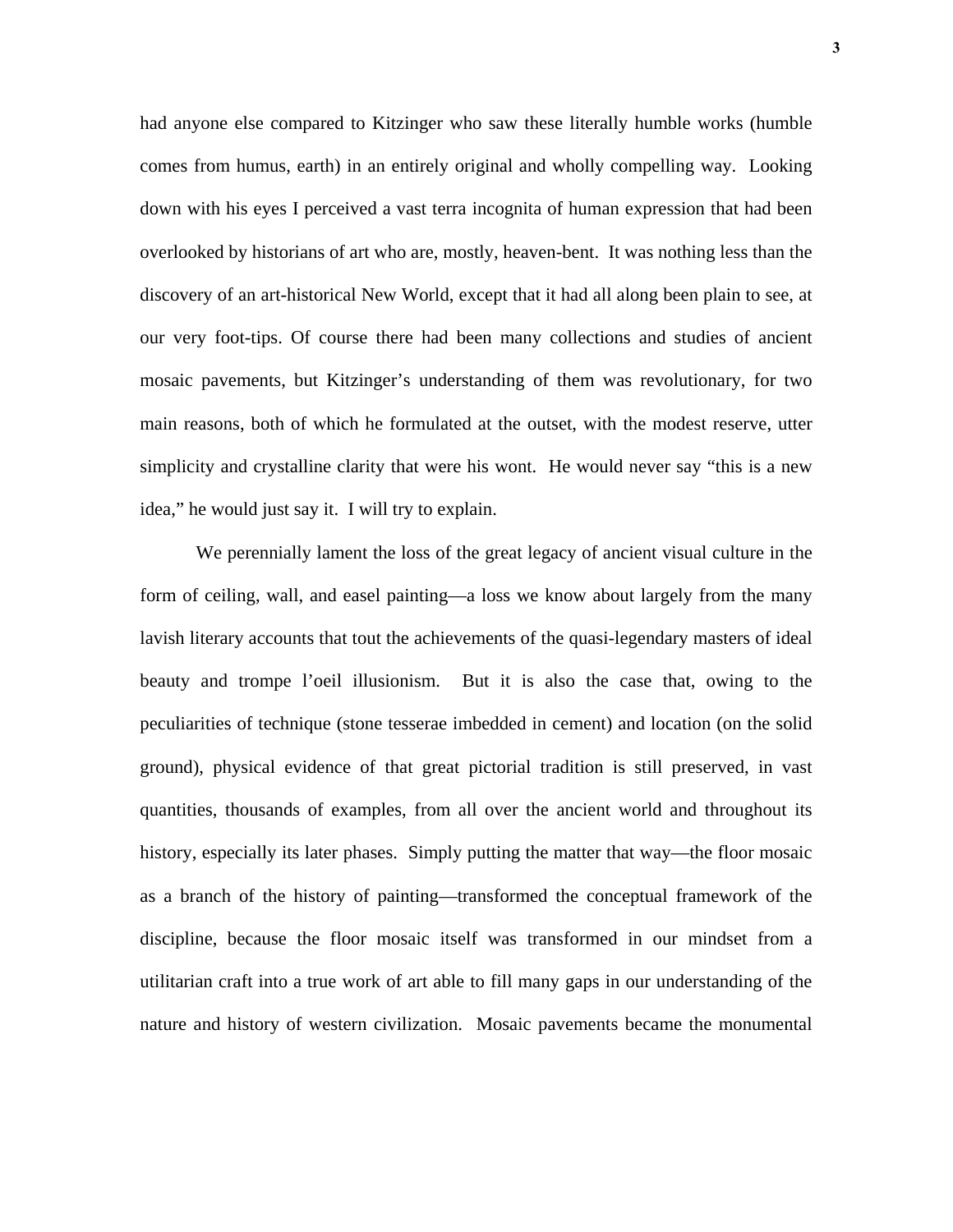late antique counterpart of vase painting for the pictorial legacy of the Greeks; and, like vase painting, having left virtually no trace in the literary record.

 The other aspect of the Kitzinger revolution lay in what happened when you did in fact acknowledge the floor mosaic as a work of art, and in particular when you realized that much of its significance as a work lay precisely in that fact that it lay upon the floor. You came to understand that the mosaic pavements were not just ceiling and wall and easel paintings *manqués*, *faute de mieux*, but immensely sophisticated achievements in their own right, in their own medium and in their own place, and therefore valid indeed as cultural artifacts equivalent to their fabled lost sister-works. One could follow, as in no other medium, the process in which the artist ceased to treat the floor as if it were transparent, but for what it was, a surface, on the floor, where it can be walked on, approached from any direction, and viewed from above. The humble surface under foot could thus, for example, become the analogue of the whole world seen from the allencompassing perspective of the eye of God—which was in fact the subject of one of Kitzinger's most beautiful and illuminating studies. One had always known the outcome of this process in the middle ages; Kitzinger pointed the way not just to the floor but to a larger and deeper understanding of the nature, history, and meaning of the change.

With respect to all these points, and especially with respect to the meaning of the change, I want to offer in retrospect a speculation of which I am sure he would have been dubious, at least without a great deal of supporting evidence that I cannot provide. In the course of time I realized that Kitzinger's own insight reflected, perhaps unwittingly (although maybe consciously—I never discussed it with him), one of the chief factors in the development of modern art from Cezanne forward, that is, the honest, forthright